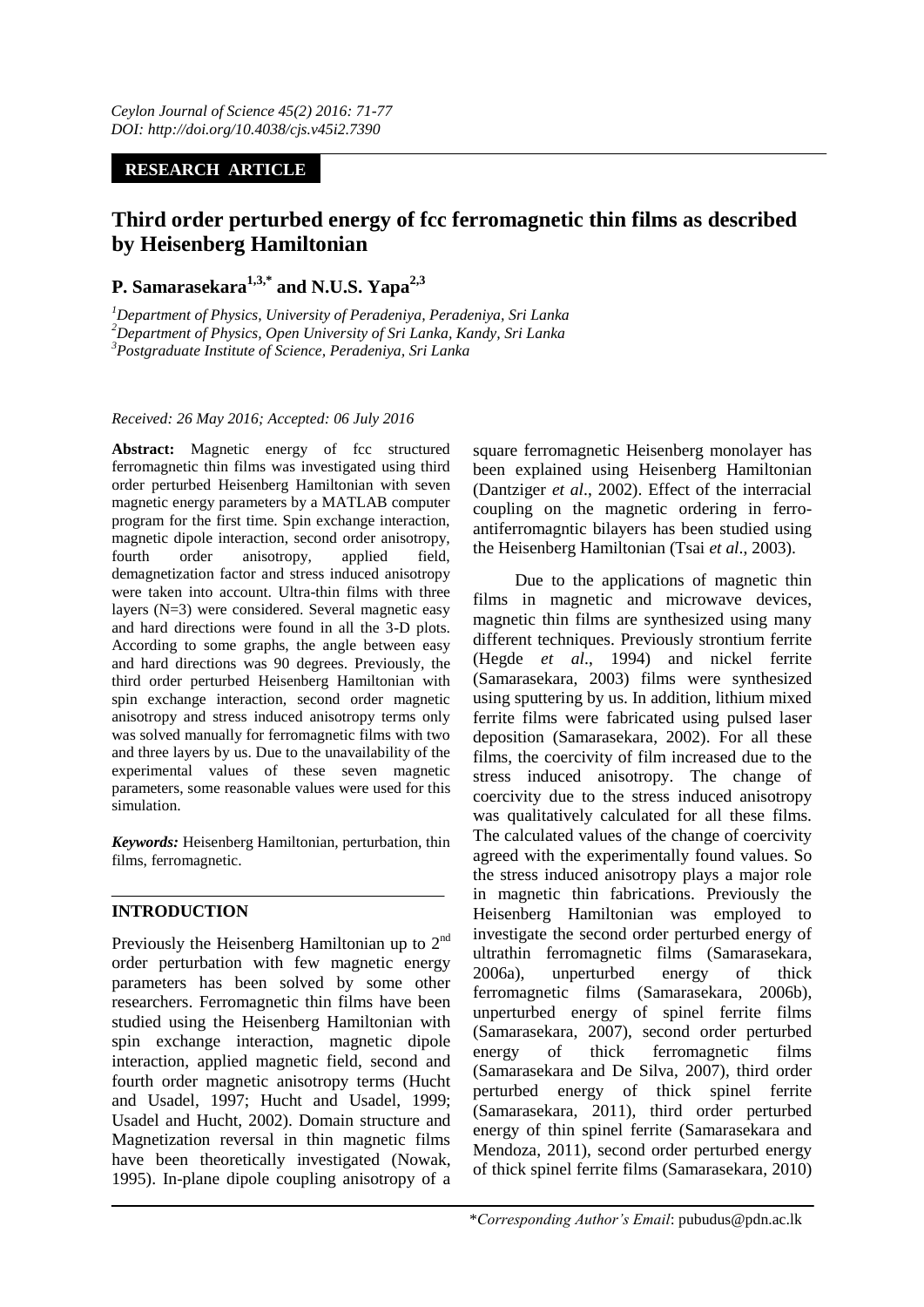and spin reorientation of barium ferrite (Samarasekara and Saparamadu, 2013). The magnetic dipole interaction and demagnetization factor are microscopic and macroscopic effects, respectively. Therefore, both these terms were taken into consideration in our model.

Other theoretical work of magnetic thin films can be summarized as following. EuTe films with surface elastic stresses have been theoretically studied using Heisenberg Hamiltonian (Radomska and Balcerzak, 2003). Magnetostriction of dc magnetron sputtered FeTaN thin films has been theoretically studied using the theory of De Vries (Cates and Alexander, 1994). Magnetic layers of Ni on Cu have been theoretically investigated using the Korringa-Kohn-Rostoker Green's function method (Ernst *et al*., 2000). Electric and magnetic properties of multiferroic thin films have been theoretically explained by modified Heisenberg and transverse Ising model using Green's function technique (Kovachev and Wesselinowa, 2009). The quasistatic magnetic hysteresis of ferromagnetic thin films grown on a vicinal substrate has been theoretically investigated by Monte Carlo simulations within a 2D model (Zhao *et al*., 2002). Structural and magnetic properties of two dimensional FeCo orders alloys deposited on W(110) substrates have been studied using first principles band structure theory (Spisak and Hafner, 2005).

### **MODEL**

The Heisenberg Hamiltonian with all seven magnetic parameters can be expressed as below.

$$
H=\n- \frac{J}{2} \sum_{m,n} \vec{S}_m \cdot \vec{S}_n + \frac{\omega}{2} \sum_{m \neq n} (\frac{\vec{S}_m \cdot \vec{S}_n}{r_m^3} - \frac{3(\vec{S}_m \cdot \vec{r}_{mn})(\vec{r}_{mn} \cdot \vec{S}_n)}{r_{mn}^5})\n- \sum_{m} D_{\lambda_m}^{(2)} (S_m^z)^2 - \sum_{m} D_{\lambda_m}^{(4)} (S_m^z)^4\n- \sum_{m,n} [\vec{H} - (N_d \vec{S}_n / \mu_0)].\vec{S}_m - \sum_{m} K_s Sin2\theta_m
$$
 (1)

Here *J* is spin exchange interaction,  $\omega$  is the strength of long range dipole interaction,  $\theta_m$  is azimuthal angle of spin,  $D_2^{(2)}$  $D_{\lambda_m}^{(2)}$  and  $D_{\lambda_m}^{(4)}$  $D_{\lambda_m}^{(4)}$  are second and fourth order anisotropy constants, *H* is the applied magnetic field,  $K_s$  is stress induced anisotropy constant, and n and m are spin plane indices. When the stress applies normal to the film plane, the angle between  $m<sup>th</sup>$ 

spin and the stress is  $\theta_m$ . In this 2-D model, only the x and y components of the spin are considered.  $N_d$  is the demagnetization factor changing from 0 (in film plane) to 1 (perpendicular to film plane) in SI units.

The total energy per unit spin can be deduced to the following equation.

$$
E(\theta) =
$$
  
\n
$$
-\frac{1}{2} \sum_{m,n=1}^{N} [(JZ_{|m-n|} - \frac{\omega}{4} \Phi_{|m-n|}) \cos(\theta_m - \theta_n) - \frac{3\omega}{4} \Phi_{|m-n|} \cos(\theta_m + \theta_n)]
$$
  
\n
$$
-\sum_{m=1}^{N} (D_m^{(2)} \cos^2 \theta_m + D_m^{(4)} \cos^4 \theta_m + H_m \sin \theta_m + H_{out} \cos \theta_m)
$$
  
\n
$$
+\sum_{m,n=1}^{N} \frac{N_d}{\mu_0} \cos(\theta_m - \theta_n) - K_s \sum_{m=1}^{N} \sin 2\theta_m
$$
 (2)

where *m* (or *n*)  $Z_{|m-n|}, \phi_{|m-n|}, \theta_m (or \theta_n)$ , *N*,  $H_{in}$ and *Hout* being indices of layers, number of nearest spin neighbors, constant arising from summation of dipole interactions, azimuthal angles of spins, total number of layers, in plane applied field and out of plane applied field, respectively.

With some perturbation, above angles *θ<sup>m</sup>* and  $\theta_n$  measured with film normal can be expressed in forms of  $\theta_m = \theta + \varepsilon_m$ and  $\theta_n = \theta + \varepsilon_n$ , and above energy can be expanded up to the third order of  $\varepsilon$  as following. Here  $\varepsilon_m$ (or  $\varepsilon_n$ ) is a small perturbation of the angle.

$$
E(\theta) = E_0 + E(\varepsilon) + E(\varepsilon^2) + E(\varepsilon^3)
$$
\n(3)

Here,  $E_0$ =

$$
-\frac{1}{2}\sum_{m,n=1}^{N} (JZ_{|m-n|} - \frac{\omega}{4}\Phi_{|m-n|}) + \frac{3\omega}{8}\cos 2\theta \sum_{m,n=1}^{N} \Phi_{|m-n|}
$$
  
\n
$$
-\cos^{2}\theta \sum_{m=1}^{N} D_{m}^{(2)} - \cos^{4}\theta \sum_{m=1}^{N} D_{m}^{(4)}
$$
  
\n
$$
-N(H_{in} \sin \theta + H_{out} \cos \theta - \frac{N_{d}}{\mu_{0}} + K_{s} \sin 2\theta)
$$
  
\n
$$
E(\varepsilon) = -\frac{3\omega}{8}\sin 2\theta \sum_{m,n=1}^{N} \Phi_{|m-n|}(\varepsilon_{m} + \varepsilon_{n})
$$
  
\n
$$
+ \sin 2\theta \sum_{m=1}^{N} D_{m}^{(2)} \varepsilon_{m} + 2\cos^{2}\theta \sin 2\theta \sum_{m=1}^{N} D_{m}^{(4)} \varepsilon_{m}
$$
  
\n
$$
-H_{in} \cos \theta \sum_{m=1}^{N} \varepsilon_{m} + H_{out} \sin \theta \sum_{m=1}^{N} \varepsilon_{m} - 2K_{s} \cos 2\theta \sum_{m=1}^{N} \varepsilon_{m}
$$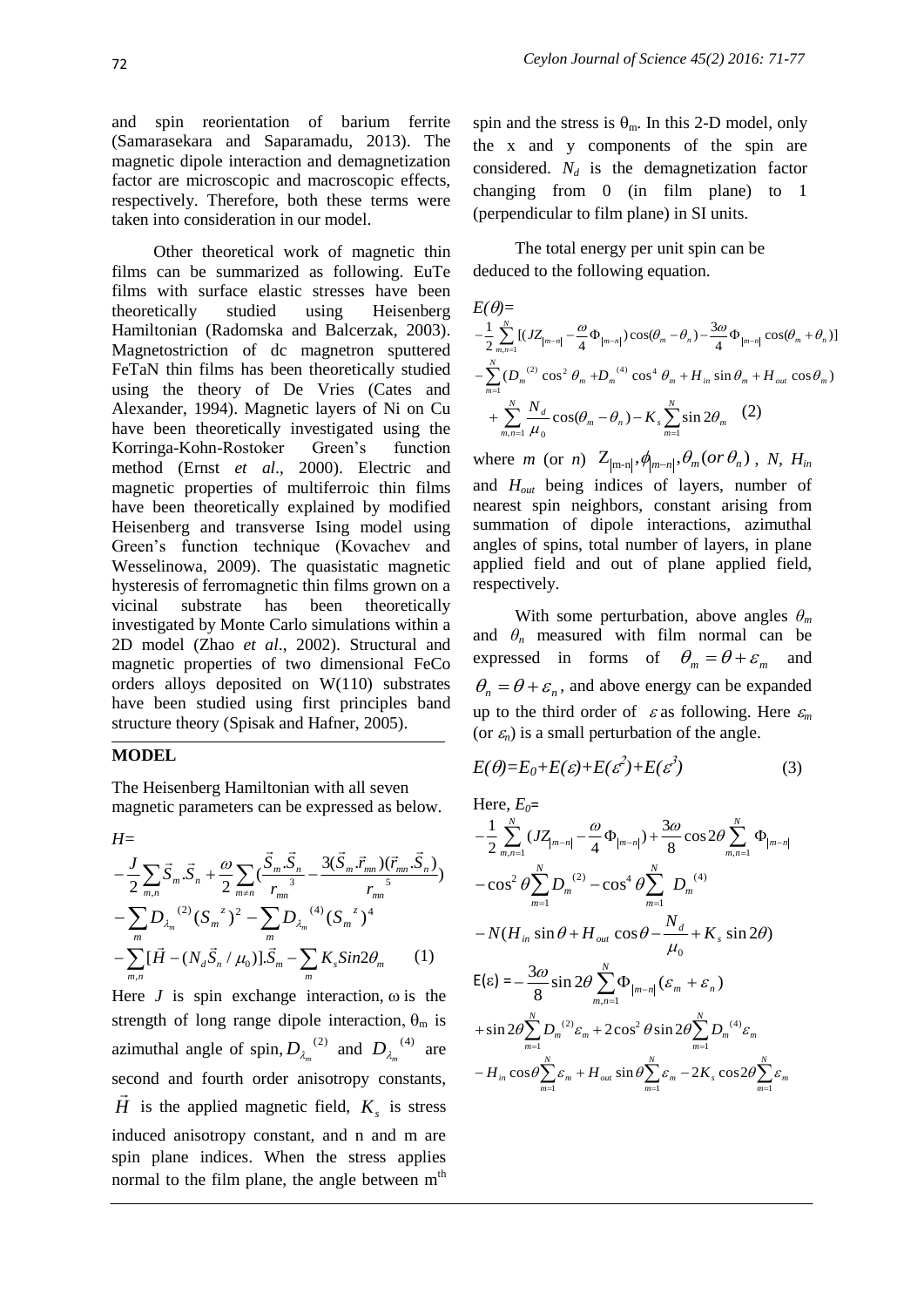$$
E(\varepsilon^{2}) = \frac{1}{4} \sum_{m,n=1}^{N} (JZ_{|m-n|} - \frac{\omega}{4} \Phi_{|m-n|}) (\varepsilon_{m} - \varepsilon_{n})^{2}
$$
  

$$
- \frac{3\omega}{16} \cos 2\theta \sum_{m,n=1}^{N} \Phi_{|m-n|} (\varepsilon_{m} + \varepsilon_{n})^{2}
$$
  

$$
- (\sin^{2} \theta - \cos^{2} \theta) \sum_{m=1}^{N} D_{m}^{(2)} \varepsilon_{m}^{2}
$$
  

$$
+ 2 \cos^{2} \theta (\cos^{2} \theta - 3 \sin^{2} \theta) \sum_{m=1}^{N} D_{m}^{(4)} \varepsilon_{m}^{2}
$$
  

$$
+ \frac{H_{in}}{2} \sin \theta \sum_{m=1}^{N} \varepsilon_{m}^{2} + \frac{H_{out}}{2} \cos \theta \sum_{m=1}^{N} \varepsilon_{m}^{2}
$$
  

$$
- \frac{N_{d}}{2\mu_{0}} \sum_{m,n=1}^{N} (\varepsilon_{m} - \varepsilon_{n})^{2} + 2K_{s} \sin 2\theta \sum_{m=1}^{N} \varepsilon_{m}^{2}
$$

$$
E(\varepsilon^{3}) = \frac{\omega}{16} \sin 2\theta \sum_{m,n=1}^{N} (\varepsilon_{m} + \varepsilon_{n})^{3} \phi_{m-n} - \frac{4}{3} \cos \theta \sin \theta \sum_{m=1}^{N} D_{m}^{(2)} \varepsilon_{m}^{3}
$$

$$
- 4 \cos \theta \sin \theta (\frac{5}{3} \cos^{2} \theta - \sin^{2} \theta) \sum_{m=1}^{N} D_{m}^{(4)} \varepsilon_{m}^{3}
$$

$$
+ \frac{H_{in}}{6} \cos \theta \sum_{m=1}^{N} \varepsilon_{m}^{3} - \frac{H_{out}}{6} \sin \theta \sum_{m=1}^{N} \varepsilon_{m}^{3}
$$

$$
+ \frac{4K_{s}}{3} \cos 2\theta \sum_{m=1}^{N} \varepsilon_{m}^{3}
$$
(4)

After using the constraint  $\sum_{m=1}^{N} \varepsilon_m =$ *m*  $\varepsilon_m = 0$ ,  $E(\varepsilon) = \vec{\alpha} \cdot \vec{\varepsilon}$ 1

Here  $\vec{\alpha}(\varepsilon) = \vec{B}(\theta) \sin 2\theta$  $= \vec{B}(\theta) \sin 2\theta$  are the terms of matrices with

$$
B_{\lambda}(\theta) = -\frac{3\omega}{4} \sum_{m=1}^{N} \Phi_{|\lambda-m|} + D_{\lambda}^{(2)} + 2D_{\lambda}^{(4)} \cos^{2} \theta (5)
$$
  
Also  $E(\varepsilon^{2}) = \frac{1}{2} \vec{\varepsilon} . C . \vec{\varepsilon}$  (6)

Here the elements of matrix C can be given as following,

$$
C_{mn} = -(JZ_{|m-n|} - \frac{\omega}{4}\Phi_{|m-n|}) - \frac{3\omega}{4}\cos 2\theta \Phi_{|m-n|} + \frac{2N_d}{\mu_0}
$$
  
+  $\delta_{mn}\left\{\sum_{\lambda=1}^{N} [JZ_{|m-\lambda|} - \Phi_{|m-\lambda|}(\frac{\omega}{4} + \frac{3\omega}{4}\cos 2\theta)] - 2(\sin^2 \theta - \cos^2 \theta)D_m^{(2)}\right\}$ 

 $+4\cos^2\theta(\cos^2\theta - 3\sin^2\theta)D_m^{(4)} + H_m\sin\theta$ 

$$
+H_{out}\cos\theta - \frac{4N_d}{\mu_0} + 4K_s\sin 2\theta\}
$$
 (7)

In addition, third order can be expressed as the  $E(\varepsilon^3) = \varepsilon^2 \beta \cdot \vec{\varepsilon}$ (8)

Here elements of matrix *β* can be given as following,

$$
\beta_{mn} = \frac{3\omega}{8} \sin 2\theta \Phi_{|m-n|} + \delta_{mn} \left\{ \frac{\omega}{8} \sin 2\theta [A_m - \Phi_0] \right\}
$$

$$
- \frac{4}{3} \cos \theta \sin \theta D_m^{(2)} + \frac{H_m}{6} \cos \theta - \frac{H_{out}}{6} \sin \theta
$$

$$
- 4 \cos \theta \sin \theta (\frac{5}{3} \cos^2 \theta - \sin^2 \theta) D_m^{(4)} + \frac{4K_s}{3} \cos 2\theta \left\{ \frac{\Theta}{\Theta} \right\}
$$
Also  $\beta_{nm} = \beta_{mn}$ , implying that matrix  $\beta$  is symmetric.

After substituting equations (8) and (6) in equation (3), total energy can be expressed as

$$
E(\theta) = E_0 + \vec{\alpha} \cdot \vec{\varepsilon} + \frac{1}{2} \vec{\varepsilon} \cdot C \cdot \vec{\varepsilon} + \varepsilon^2 \beta \cdot \vec{\varepsilon}
$$

At the energetically favorable state, the derivative of above  $E(\theta)$  with respect to  $\varepsilon$  will be zero. Using that condition,  $\varepsilon$  can be found. After substituting that  $\varepsilon$  in above equation of  $E(\theta)$ , following equation can be derived.

$$
E(\theta) = E_0 - \frac{1}{2}\vec{\alpha} \cdot C^+ \cdot \vec{\alpha} - (C^+\alpha)^2 \vec{\beta} (C^+\alpha)
$$
 (10)

The total magnetic energy has been calculated only for three layers (*N*=3), and the equation has been proved under the assumption of  $D_1^{(2)} = D_2^{(2)} = D_3^{(2)}$  and  $D_1^{(4)} = D_2^{(4)} = D_3^{(4)}$ .

Following equation has been used to calculate the elements of matrix C<sup>+</sup>.

$$
C.C^{+} = 1 - \frac{E}{N}
$$
 (11)

Here  $E$  is the matrix with all elements given by  $E_{mn}$ =1, and  $C^+$  is a pseudo inverse.

## **RESULTS AND DISCUSSION**

For fcc(001) lattice  $Z_0=4$ ,  $Z_1=4$ ,  $Z_2=0$  and  $\Phi_0 = 9.0336$ ,  $\Phi_1 = 1.4294$  (Usadel and Hucht 2002). All the graphs are given for fcc structured ferromagnetic film with three layers (*N*=3). Because the experimental values of *J,*  $\omega$ *, D<sub>m</sub><sup>(2)</sup>,*  $D_m^{(4)}$ ,  $H_{in}$ ,  $H_{out}$ ,  $N_d$  and  $K_s$  are not available, these simulations were performed for some reasonable values of the ratios between those parameters. Here *J*,  $\omega$ ,  $D_m^{(2)}$ ,  $D_m^{(4)}$ ,  $H_{in}$ ,  $H_{out}$  $\mu_{_0}$  $\frac{N_d}{N}$  and  $K_s$  have the dimensions of  $E(\theta)$  according to equation (2). Therefore, all the ratios  $\frac{2\pi}{\omega}$  $\frac{E(\theta)}{\omega}, \frac{K_s}{\omega}$  $\frac{K_s}{\omega}, \frac{H_{\omega}}{\omega}$  $\frac{H_{\textit{\text{out}}}}{\omega}, \frac{J}{\omega}$ *J* ,

$$
\frac{H_{in}}{\omega}, \quad \frac{D_m^{(2)}}{\omega}, \quad \frac{D_m^{(4)}}{\omega} \quad \text{and} \quad \frac{N_d}{\mu_0 \omega} \quad \text{are}
$$

dimensionless. Figure 1 shows the 3-D plot of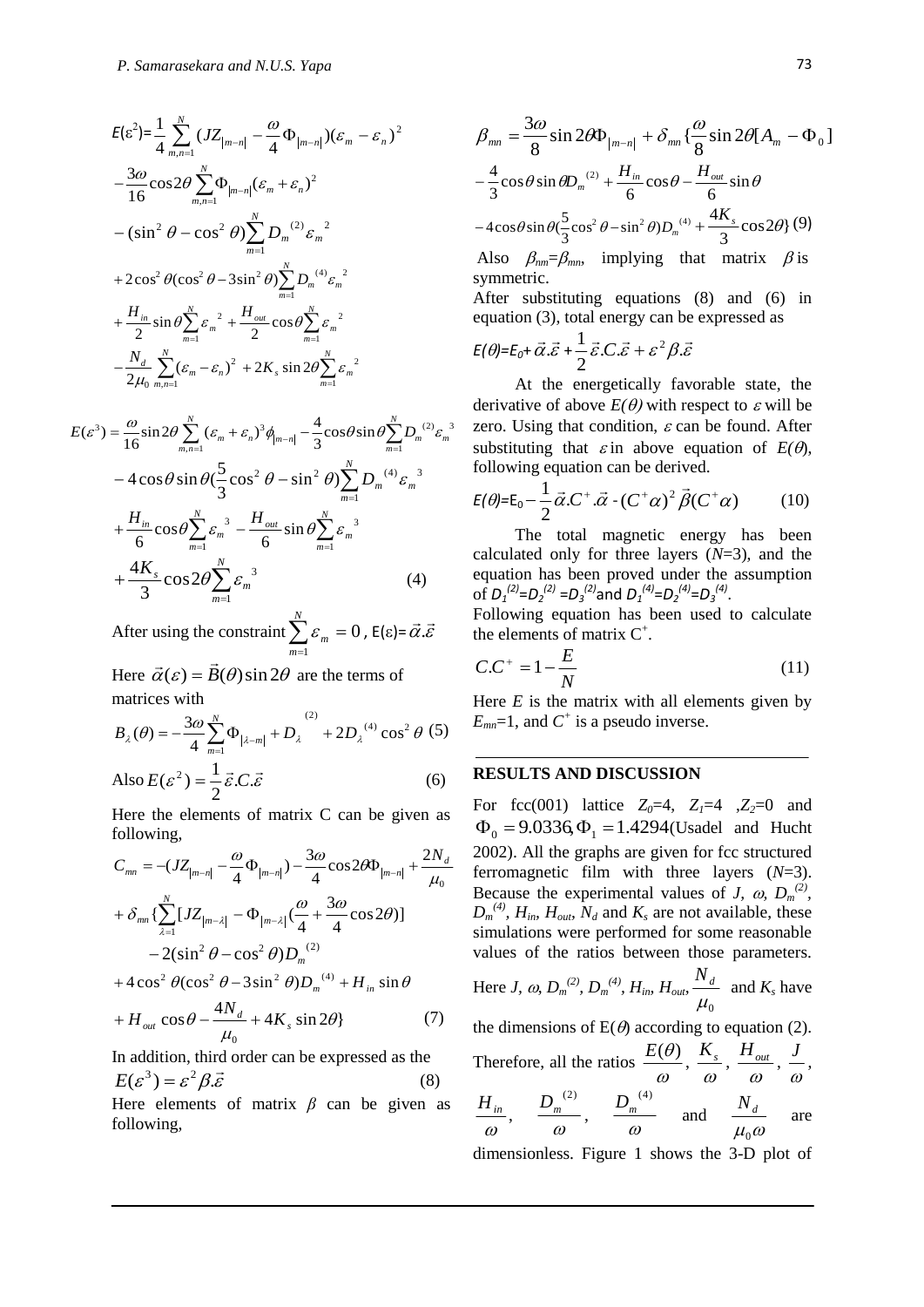$\omega$ *E*( $\theta$ ) versus  $\theta$  and  $\frac{K_s}{\theta}$ . Easy and hard  $\omega$ direction can be found using this 3-D plot. Easy directions can be observed at  $\frac{R_s}{\omega}$ *Ks* =7, 17, 27, --- etc. Two easy directions with two different energies can be seen. The values of  $\frac{ds}{\omega}$  $K_s$  are given only for the easy directions with smaller energies. Hard directions can be observed at  $\omega$  $K_s$  =6, 16, 26. ---etc. Two hard directions with *Ks*

different energies can be observed. The  $\frac{ds}{\omega}$ values are given for the hard directions with higher energies. For each  $\frac{1}{\omega}$ *Ks* , easy and hard directions appear at 4 and 7 radians, respectively. Stress is induced in the thin films during annealing or subsequent cooling process due to the difference between thermal expansion coefficients of the film and the substrate (Samarasekara 2002).

Figure 2 shows the 3-D plot of  $\frac{2\pi}{\omega}$  $E(θ)$  versus θ

and  $\frac{H_{oa}}{\omega}$ *Hout* . Hard directions can be seen at

 $\omega$  $\frac{H_{out}}{H}$  =8, 18, 28, ----etc. Easy directions can be

observed at  $\frac{160}{a}$ *H*<sub>out</sub> = 2, 12, 22, -----etc. Two different easy and hard directions with different

energies can be observed similar to the 3-D plot of  $\frac{2\pi}{\omega}$  $rac{E(\theta)}{\omega}$  versus  $\theta$  and  $rac{K_s}{\omega}$  $\frac{K_s}{\omega}$ . The values of  $\frac{H_{\omega}}{\omega}$ *Hout* for easy direction with smaller energy and hard direction with higher energy are given here. For

some values of  $\frac{12a}{\omega}$ *Hout* , easy and hard directions can be observed at 5.43 and 7 radians,

respectively. Figure 3 shows the 3-D plot of  $\frac{E(\theta)}{E(\theta)}$  $\theta$ 

Figure 3 shows the 3-D plot of 
$$
\overline{\omega}
$$
 versus

and 
$$
\frac{N_d}{\mu_0 \omega}
$$
. Several easy and hard directions can

be observed in this plot. Easy directions of magnetizations can be observed at  $\mu_{\scriptscriptstyle 0}$ @  $\frac{N_d}{M}$ =1, 11, 21, ----etc. In addition to these major easy directions, some minor peaks corresponding to easy directions could be observed. Hard directions of magnetizations can be seen at  $\mu_{\scriptscriptstyle 0}$ w  $\frac{N_d}{M}$  =10, 20, 30, ----etc. Figure 4 shows the 3-D plot of  $\frac{2\pi}{\omega}$  $E(θ)$  versus θ and  $\frac{6}{\omega}$ *J* . Hard directions of magnetizations can be observed at  $\frac{6}{\omega}$ *J*– =11, 21, ----etc. Easy

directions appear at  $\frac{6}{\omega}$ *J*<br>  $=$  =10, 20, 30, -----etc. Easy and hard directions can be seen at 1.43 and 3 radians, respectively.

### **CONCLUSIONS**

Values of 
$$
\frac{K_s}{\omega}
$$
,  $\frac{H_{out}}{\omega}$ ,  $\frac{N_d}{\mu_0 \omega}$  and  $\frac{J}{\omega}$ 

corresponding to easy and hard directions of magnetization were found using the 3-D plots. According to Figure 1, easy and hard directions appear at 4 and 7 radians, respectively, for each value of  $\frac{H_s}{\omega}$ *Ks* . According to Figure 2, easy and hard directions can be observed at 5.43 and 7 radians, respectively, for some values of  $\frac{1}{\omega}$  $H_{\omega_{ut}}$ . According to Figure 4, easy and hard directions

can be seen at 1.43 and 3 radians, respectively. The angle between easy and hard directions is 90 degrees according to Figures 2 and 4. In some graphs, two hard or easy directions corresponding to two different energies could be found. Although this simulation was performed for some selected values of the seven magnetic parameters, this simulation can be carried out for any values of the seven magnetic parameters.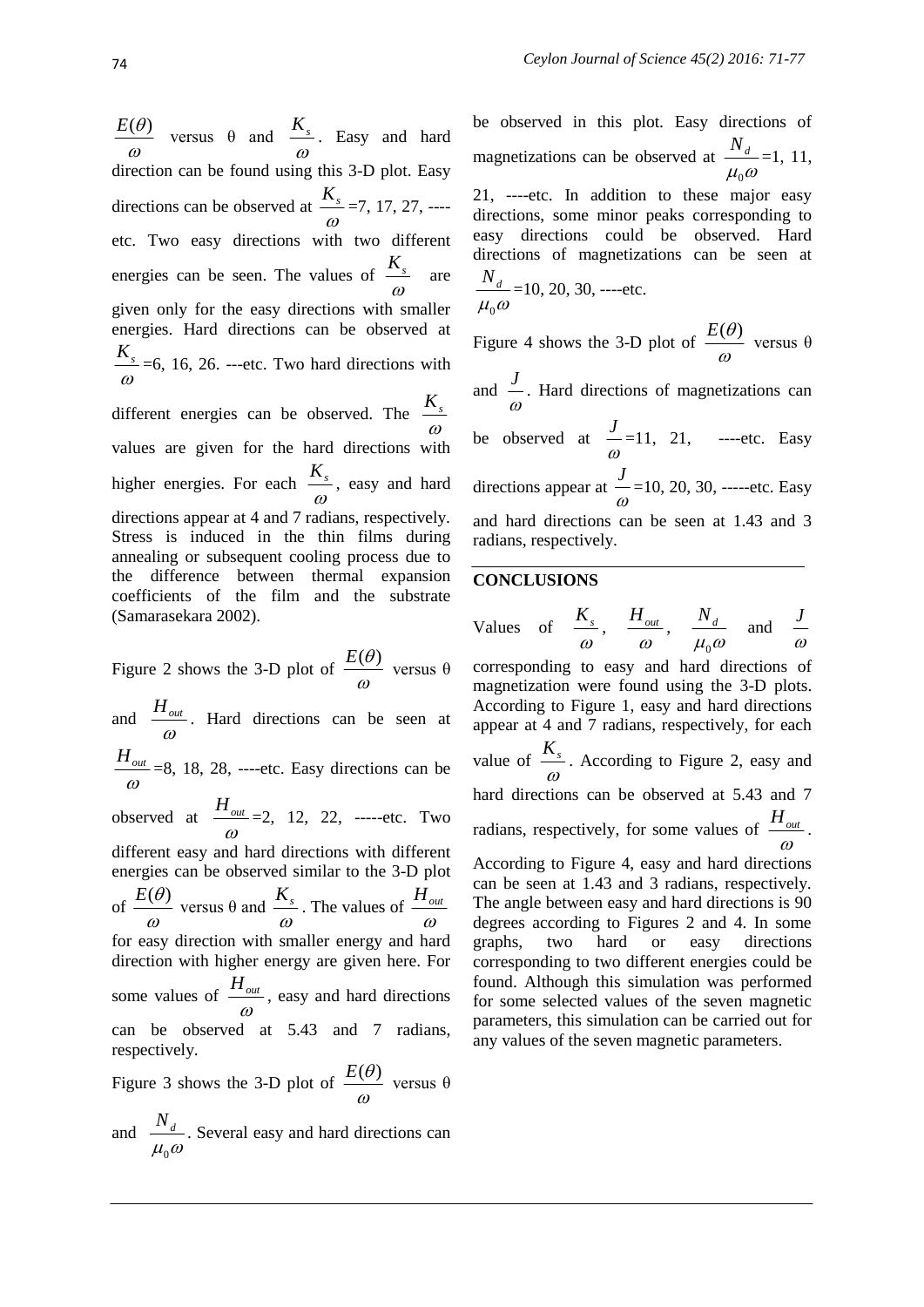

**Figure 2:** 3-D plot of 
$$
\frac{E(\theta)}{\omega}
$$
 versus  $\theta$  and  $\frac{H_{out}}{\omega}$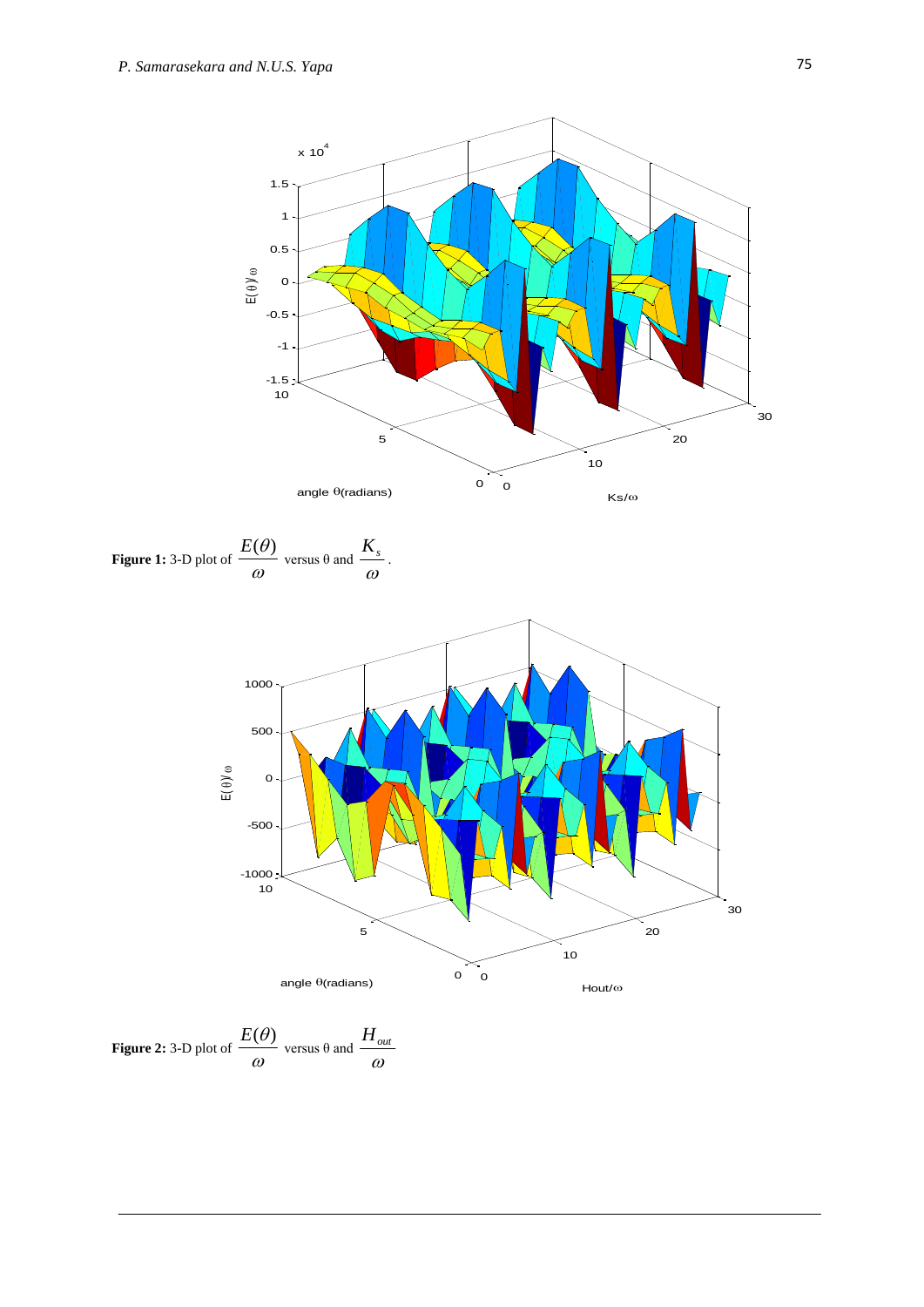





**Figure 4:** 3-D plot of 
$$
\frac{E(\theta)}{\omega}
$$
 versus  $\theta$  and  $\frac{J}{\omega}$ .